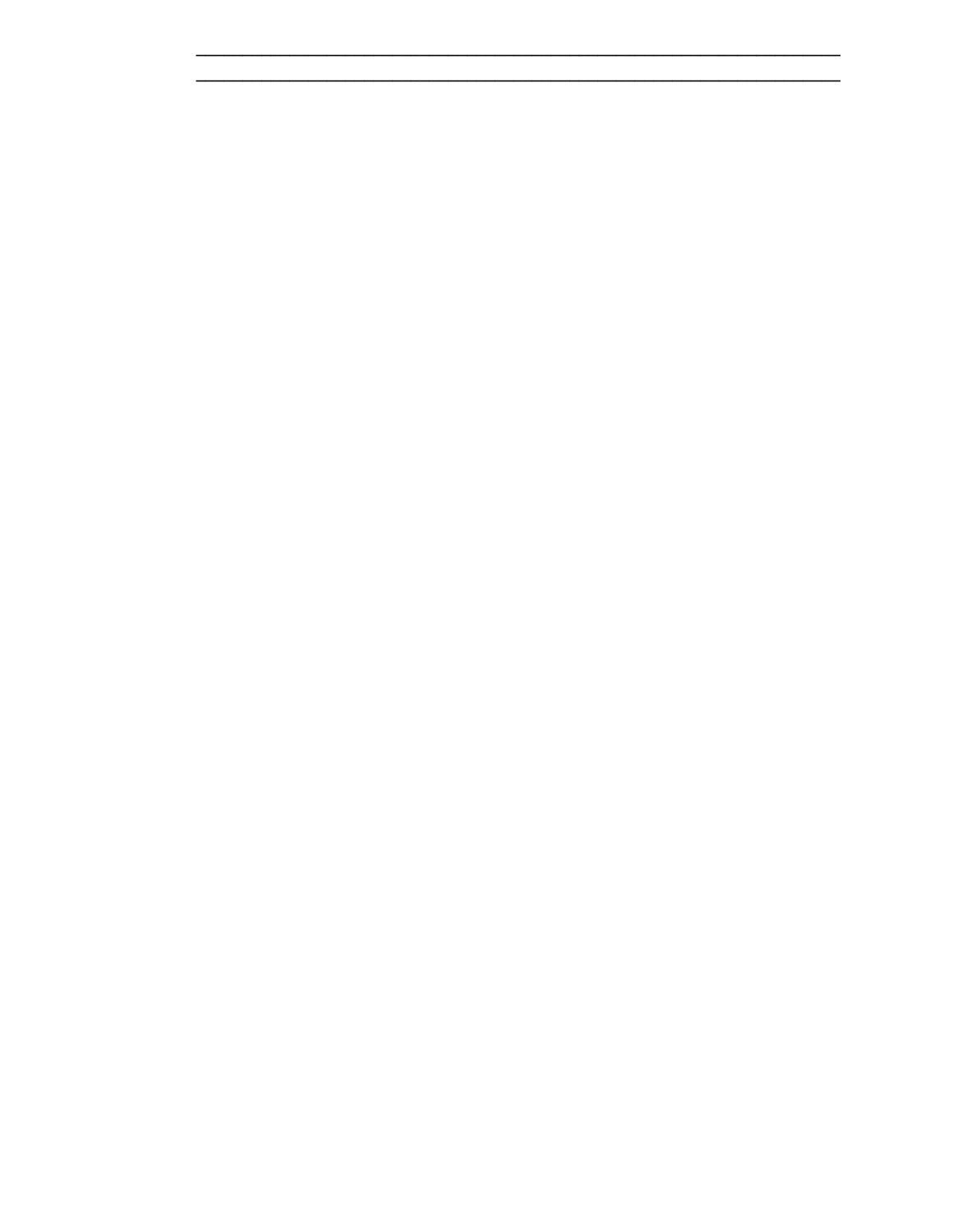| 1. How did you select this candidate?                                                                 |
|-------------------------------------------------------------------------------------------------------|
|                                                                                                       |
|                                                                                                       |
|                                                                                                       |
| 2. In what ways is this candidate qualified to receive the Morley<br><b>Global Grant Scholarship?</b> |
|                                                                                                       |
| 3. Which goals will your activity support?                                                            |
|                                                                                                       |
|                                                                                                       |
|                                                                                                       |
| 4. How will you meet these goals?                                                                     |
|                                                                                                       |
|                                                                                                       |
| 5. How will you measure your impact?                                                                  |
|                                                                                                       |
|                                                                                                       |
| 6. Who will be responsible for collecting information for monitoring<br>and evaluation?               |
| <b>Primary Contacts:</b>                                                                              |
|                                                                                                       |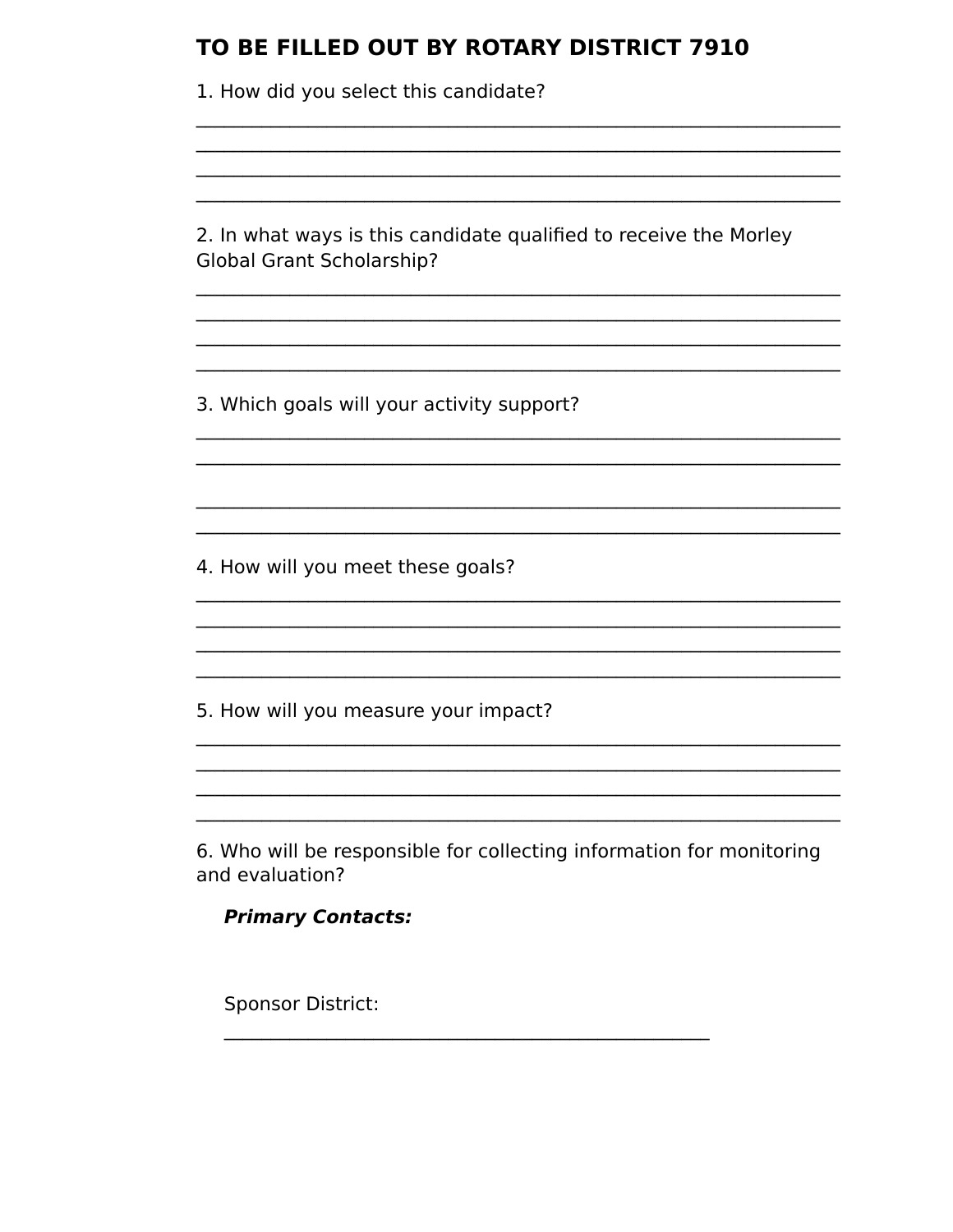Host District:

Committee Members (two Rotarians):

Rotarian

 $\begin{tabular}{|c|c|c|c|} \hline $1:\\ \hline \end{tabular}$ Rotarian 2: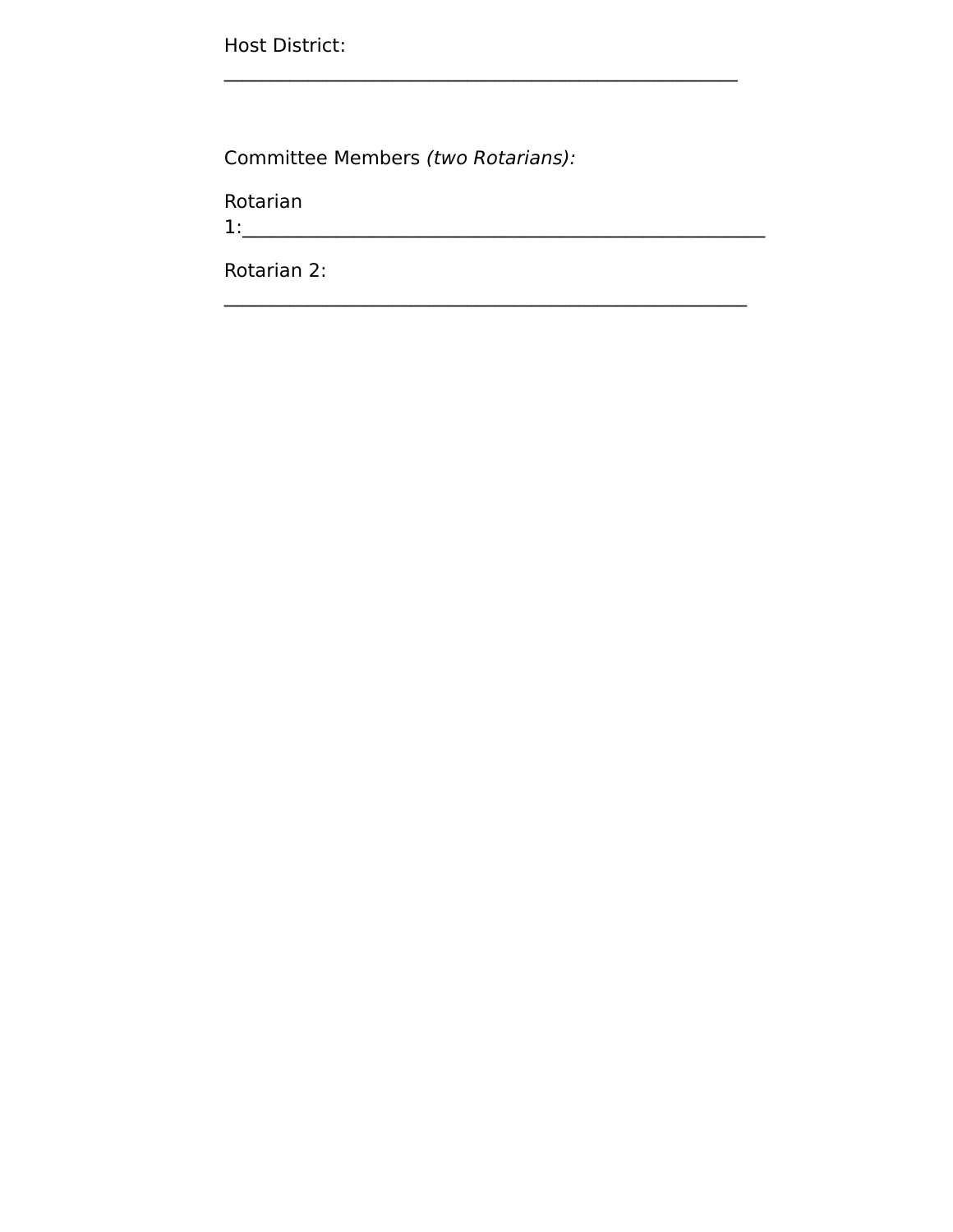### TO BE FILLED OUT BY SCHOLARSHIP CANDIDATE

#### **Scholarship Candidate**

Name: **Street Address:** Town/City: **Country: E-mail Address: Phone Number:** 

### **University/Study Institution**

Name:

**Street Address:** 

Town/City:

**Country:** 

Partners (if any):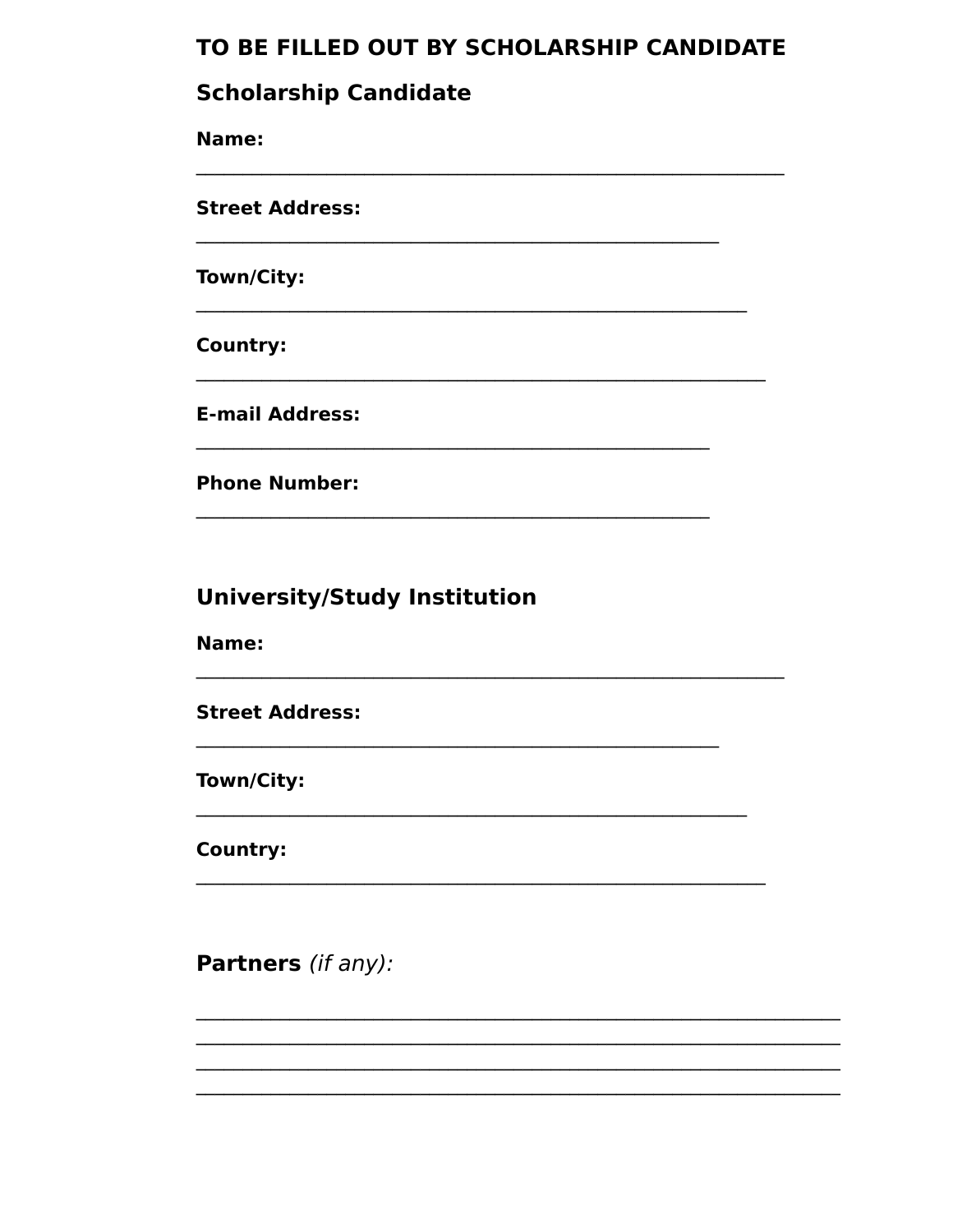# **Rotary Participation**

Describe the role of the host Rotarians in this activity, and list their specific responsibilities:

Describe the role of the international Rotarians in this activity, and list their specific responsibilities: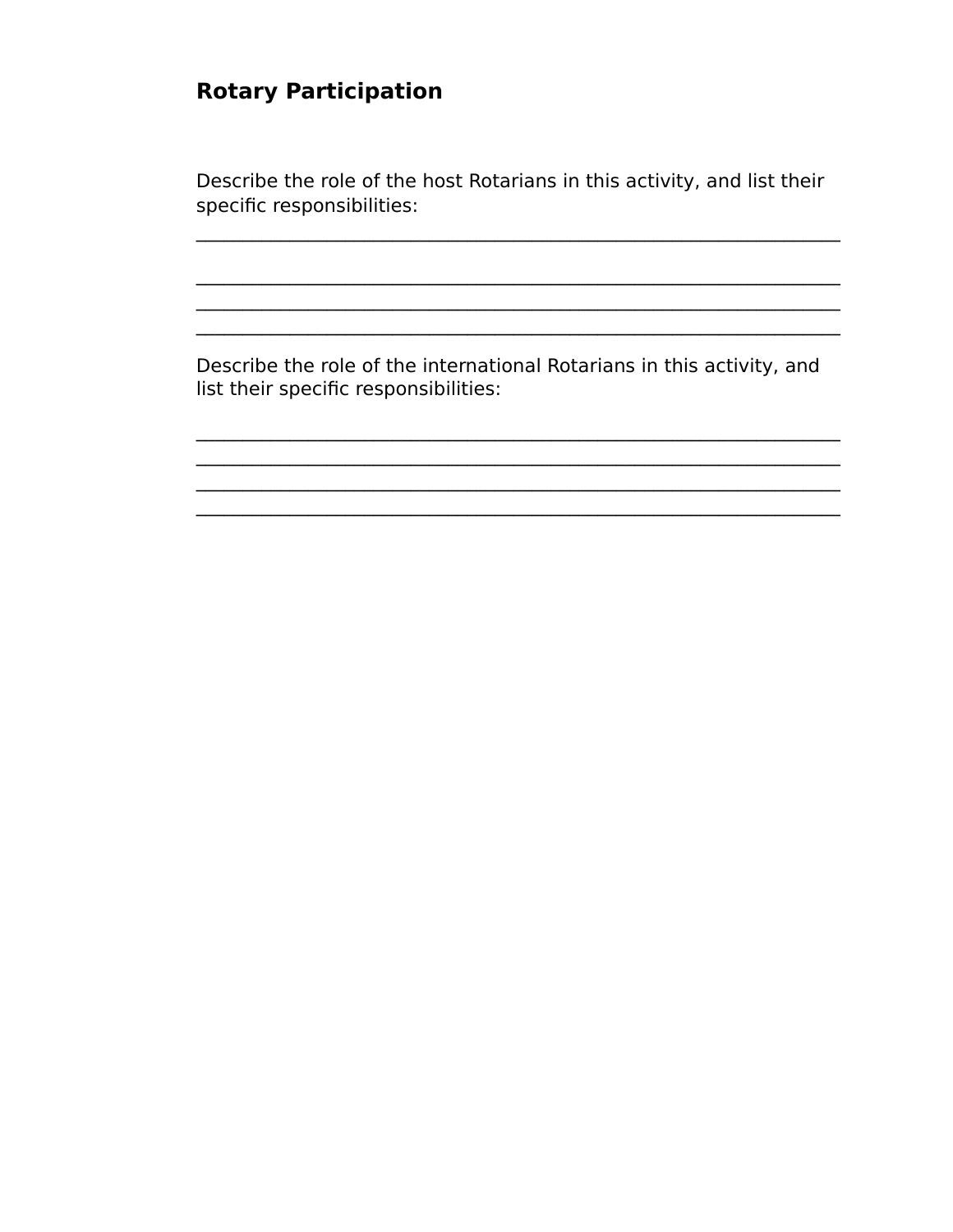# **Project Sustainability**

Describe the role that members of the local community will play in implementing your project. What incentives (i.e., compensation, awards, certification, promotion) will you provide to encourage local participation? Identify any individuals in the local community who will be responsible for monitoring outcomes and ensuring continuity of services. How will you support these individuals to help them take on this leadership role? Will you introduce practices to help generate income for ongoing project funding?

 $\mathcal{L}_\text{max} = \mathcal{L}_\text{max} = \mathcal{L}_\text{max} = \mathcal{L}_\text{max} = \mathcal{L}_\text{max} = \mathcal{L}_\text{max} = \mathcal{L}_\text{max} = \mathcal{L}_\text{max} = \mathcal{L}_\text{max} = \mathcal{L}_\text{max} = \mathcal{L}_\text{max} = \mathcal{L}_\text{max} = \mathcal{L}_\text{max} = \mathcal{L}_\text{max} = \mathcal{L}_\text{max} = \mathcal{L}_\text{max} = \mathcal{L}_\text{max} = \mathcal{L}_\text{max} = \mathcal{$  $\mathcal{L}_\text{max} = \mathcal{L}_\text{max} = \mathcal{L}_\text{max} = \mathcal{L}_\text{max} = \mathcal{L}_\text{max} = \mathcal{L}_\text{max} = \mathcal{L}_\text{max} = \mathcal{L}_\text{max} = \mathcal{L}_\text{max} = \mathcal{L}_\text{max} = \mathcal{L}_\text{max} = \mathcal{L}_\text{max} = \mathcal{L}_\text{max} = \mathcal{L}_\text{max} = \mathcal{L}_\text{max} = \mathcal{L}_\text{max} = \mathcal{L}_\text{max} = \mathcal{L}_\text{max} = \mathcal{$  $\mathcal{L}_\text{max} = \mathcal{L}_\text{max} = \mathcal{L}_\text{max} = \mathcal{L}_\text{max} = \mathcal{L}_\text{max} = \mathcal{L}_\text{max} = \mathcal{L}_\text{max} = \mathcal{L}_\text{max} = \mathcal{L}_\text{max} = \mathcal{L}_\text{max} = \mathcal{L}_\text{max} = \mathcal{L}_\text{max} = \mathcal{L}_\text{max} = \mathcal{L}_\text{max} = \mathcal{L}_\text{max} = \mathcal{L}_\text{max} = \mathcal{L}_\text{max} = \mathcal{L}_\text{max} = \mathcal{$  $\mathcal{L}_\text{max} = \mathcal{L}_\text{max} = \mathcal{L}_\text{max} = \mathcal{L}_\text{max} = \mathcal{L}_\text{max} = \mathcal{L}_\text{max} = \mathcal{L}_\text{max} = \mathcal{L}_\text{max} = \mathcal{L}_\text{max} = \mathcal{L}_\text{max} = \mathcal{L}_\text{max} = \mathcal{L}_\text{max} = \mathcal{L}_\text{max} = \mathcal{L}_\text{max} = \mathcal{L}_\text{max} = \mathcal{L}_\text{max} = \mathcal{L}_\text{max} = \mathcal{L}_\text{max} = \mathcal{$  $\mathcal{L}_\text{max} = \mathcal{L}_\text{max} = \mathcal{L}_\text{max} = \mathcal{L}_\text{max} = \mathcal{L}_\text{max} = \mathcal{L}_\text{max} = \mathcal{L}_\text{max} = \mathcal{L}_\text{max} = \mathcal{L}_\text{max} = \mathcal{L}_\text{max} = \mathcal{L}_\text{max} = \mathcal{L}_\text{max} = \mathcal{L}_\text{max} = \mathcal{L}_\text{max} = \mathcal{L}_\text{max} = \mathcal{L}_\text{max} = \mathcal{L}_\text{max} = \mathcal{L}_\text{max} = \mathcal{$  $\mathcal{L}_\text{max} = \mathcal{L}_\text{max} = \mathcal{L}_\text{max} = \mathcal{L}_\text{max} = \mathcal{L}_\text{max} = \mathcal{L}_\text{max} = \mathcal{L}_\text{max} = \mathcal{L}_\text{max} = \mathcal{L}_\text{max} = \mathcal{L}_\text{max} = \mathcal{L}_\text{max} = \mathcal{L}_\text{max} = \mathcal{L}_\text{max} = \mathcal{L}_\text{max} = \mathcal{L}_\text{max} = \mathcal{L}_\text{max} = \mathcal{L}_\text{max} = \mathcal{L}_\text{max} = \mathcal{$ 

## **Currency Exchange Rate**

Select the local currency for your budget and enter the current rate of exchange to one (1) U.S. dollar. To obtain the current Rotary International exchange rates, [click here.](https://www.rotary.org/myrotary/en/exchange-rates) If your country is not on the official RI exchange-rates list, [click here](https://www.oanda.com/currency/converter/) for the Oanda Currency Converter.

# **Project Budget**

Detail your proposed expenses by adding items to the budget. Note that the total budget must be equal to the total financing of your activity.

- Item Description
- Item Supplier
- Item Category
- Item Local Cost (in U.S. dollars)

Describe the process for selecting these budget items. Do you plan to purchase any items from local vendors? Have you performed a competitive-bidding process to select vendors? Do these budget items align with the local culture and technology standards? How will the beneficiaries maintain these items? If applicable, confirm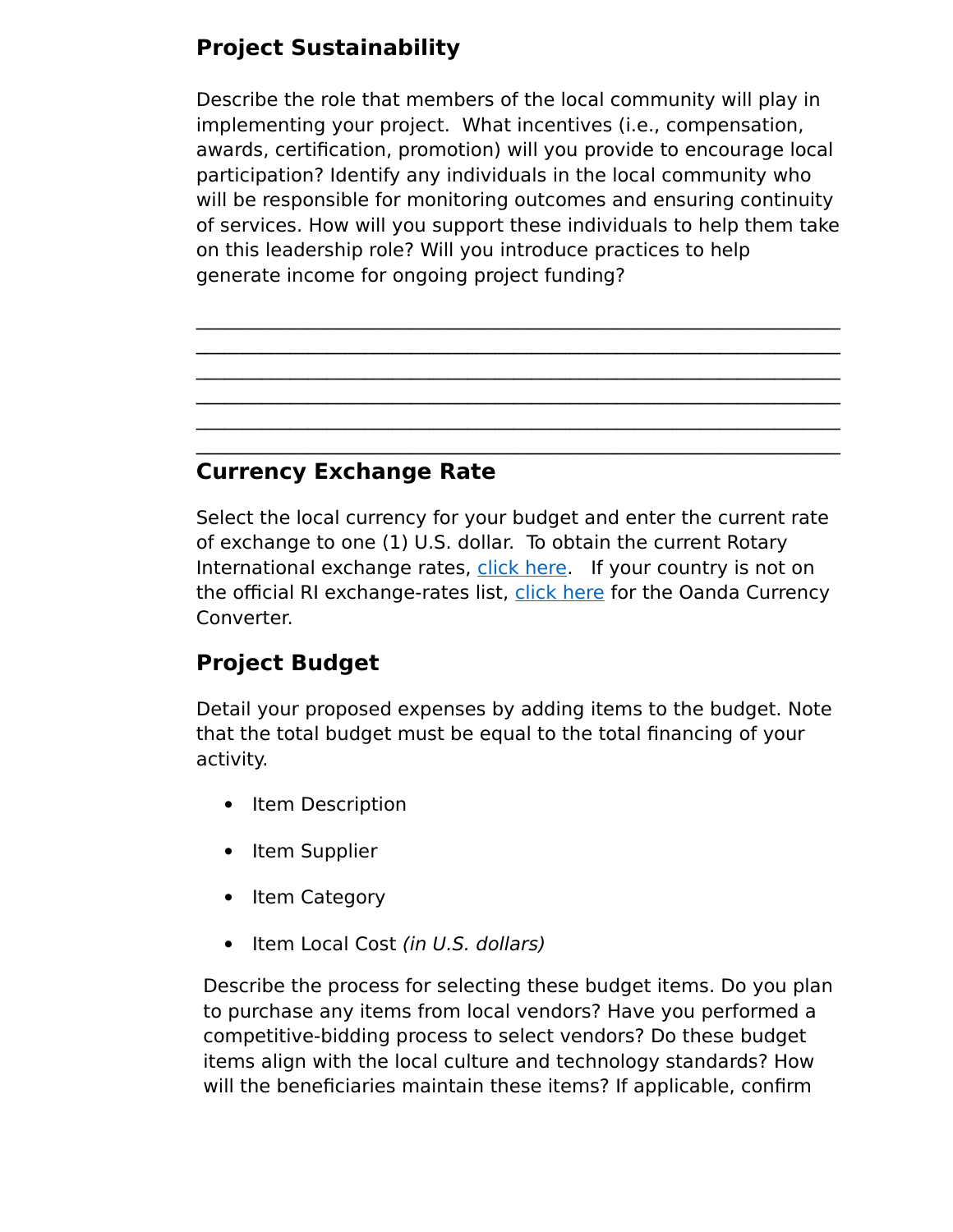that spare or replacement parts are readily available and that the beneficiaries possess the skills to operate equipment. Who will own the items purchased with grant funds at the end of the project, including equipment, assets, and materials?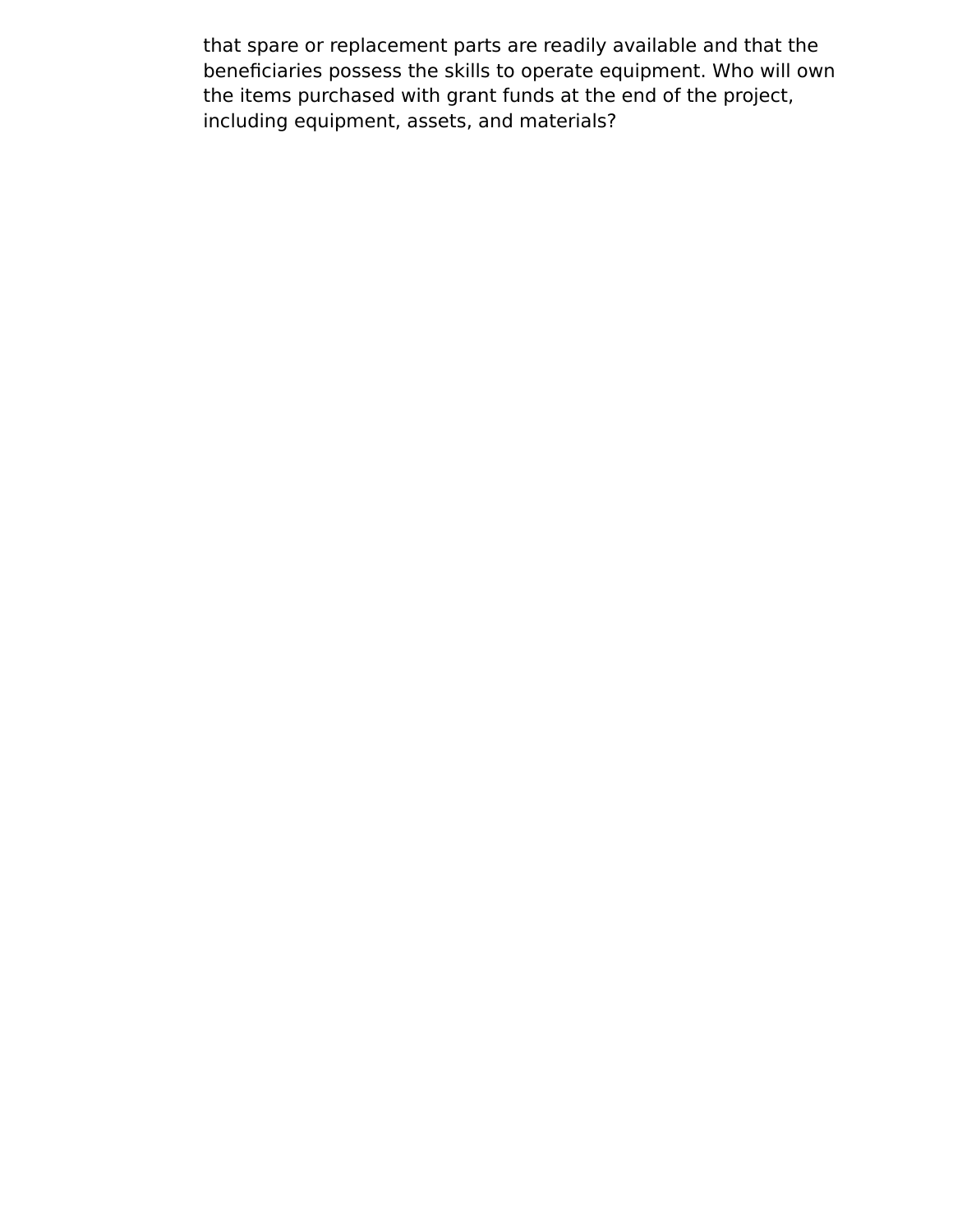Note that items cannot be owned by either a Rotary club or a Rotary member.

 $\mathcal{L}_\text{max} = \mathcal{L}_\text{max} = \mathcal{L}_\text{max} = \mathcal{L}_\text{max} = \mathcal{L}_\text{max} = \mathcal{L}_\text{max} = \mathcal{L}_\text{max} = \mathcal{L}_\text{max} = \mathcal{L}_\text{max} = \mathcal{L}_\text{max} = \mathcal{L}_\text{max} = \mathcal{L}_\text{max} = \mathcal{L}_\text{max} = \mathcal{L}_\text{max} = \mathcal{L}_\text{max} = \mathcal{L}_\text{max} = \mathcal{L}_\text{max} = \mathcal{L}_\text{max} = \mathcal{$  $\mathcal{L}_\text{max} = \mathcal{L}_\text{max} = \mathcal{L}_\text{max} = \mathcal{L}_\text{max} = \mathcal{L}_\text{max} = \mathcal{L}_\text{max} = \mathcal{L}_\text{max} = \mathcal{L}_\text{max} = \mathcal{L}_\text{max} = \mathcal{L}_\text{max} = \mathcal{L}_\text{max} = \mathcal{L}_\text{max} = \mathcal{L}_\text{max} = \mathcal{L}_\text{max} = \mathcal{L}_\text{max} = \mathcal{L}_\text{max} = \mathcal{L}_\text{max} = \mathcal{L}_\text{max} = \mathcal{$  $\mathcal{L}_\text{max} = \mathcal{L}_\text{max} = \mathcal{L}_\text{max} = \mathcal{L}_\text{max} = \mathcal{L}_\text{max} = \mathcal{L}_\text{max} = \mathcal{L}_\text{max} = \mathcal{L}_\text{max} = \mathcal{L}_\text{max} = \mathcal{L}_\text{max} = \mathcal{L}_\text{max} = \mathcal{L}_\text{max} = \mathcal{L}_\text{max} = \mathcal{L}_\text{max} = \mathcal{L}_\text{max} = \mathcal{L}_\text{max} = \mathcal{L}_\text{max} = \mathcal{L}_\text{max} = \mathcal{$  $\mathcal{L}_\text{max} = \mathcal{L}_\text{max} = \mathcal{L}_\text{max} = \mathcal{L}_\text{max} = \mathcal{L}_\text{max} = \mathcal{L}_\text{max} = \mathcal{L}_\text{max} = \mathcal{L}_\text{max} = \mathcal{L}_\text{max} = \mathcal{L}_\text{max} = \mathcal{L}_\text{max} = \mathcal{L}_\text{max} = \mathcal{L}_\text{max} = \mathcal{L}_\text{max} = \mathcal{L}_\text{max} = \mathcal{L}_\text{max} = \mathcal{L}_\text{max} = \mathcal{L}_\text{max} = \mathcal{$  $\mathcal{L}_\text{max} = \mathcal{L}_\text{max} = \mathcal{L}_\text{max} = \mathcal{L}_\text{max} = \mathcal{L}_\text{max} = \mathcal{L}_\text{max} = \mathcal{L}_\text{max} = \mathcal{L}_\text{max} = \mathcal{L}_\text{max} = \mathcal{L}_\text{max} = \mathcal{L}_\text{max} = \mathcal{L}_\text{max} = \mathcal{L}_\text{max} = \mathcal{L}_\text{max} = \mathcal{L}_\text{max} = \mathcal{L}_\text{max} = \mathcal{L}_\text{max} = \mathcal{L}_\text{max} = \mathcal{$  $\mathcal{L}_\text{max} = \mathcal{L}_\text{max} = \mathcal{L}_\text{max} = \mathcal{L}_\text{max} = \mathcal{L}_\text{max} = \mathcal{L}_\text{max} = \mathcal{L}_\text{max} = \mathcal{L}_\text{max} = \mathcal{L}_\text{max} = \mathcal{L}_\text{max} = \mathcal{L}_\text{max} = \mathcal{L}_\text{max} = \mathcal{L}_\text{max} = \mathcal{L}_\text{max} = \mathcal{L}_\text{max} = \mathcal{L}_\text{max} = \mathcal{L}_\text{max} = \mathcal{L}_\text{max} = \mathcal{$  $\mathcal{L}_\text{max} = \mathcal{L}_\text{max} = \mathcal{L}_\text{max} = \mathcal{L}_\text{max} = \mathcal{L}_\text{max} = \mathcal{L}_\text{max} = \mathcal{L}_\text{max} = \mathcal{L}_\text{max} = \mathcal{L}_\text{max} = \mathcal{L}_\text{max} = \mathcal{L}_\text{max} = \mathcal{L}_\text{max} = \mathcal{L}_\text{max} = \mathcal{L}_\text{max} = \mathcal{L}_\text{max} = \mathcal{L}_\text{max} = \mathcal{L}_\text{max} = \mathcal{L}_\text{max} = \mathcal{$ 

## **World Fund Match**

The Rotary Foundation funds global grants from the World Fund, and awards range from US \$15,000 to US \$200,000. The Foundation matches cash contributions at 50 percent and District Designated Fund (DDF) contributions at 100 percent. The Foundation will also match non-Rotarian contributions toward a grant, provided they do not come from either a cooperating organization or a beneficiary.

To determine the World Fund match for your Global Grant, list all resources of funding, specifying contributions from cash, DDF, and other sources. Non-Rotarian contributions with no match from the Rotary Foundation could be included in the grant financing if they are being used to purchase grant budget items. These contributions should not be sent to the Foundation.

Notes:

1. The total financing must be equal to the total budget of your activity.

2. Any grant cash contribution sent to TRF must include an additional 5% to support processing expenses. After you have added all funding sources and the request World Fund match, save to your "grant financing.

### **Funding Sources**

**Funding Method:** Morley Endowed Global Grant Scholarship **Organization:** Rotary District 7910 **Amount:** \$35,000 **Extra Support:**

 $\mathcal{L}_\text{max} = \mathcal{L}_\text{max} = \mathcal{L}_\text{max} = \mathcal{L}_\text{max} = \mathcal{L}_\text{max} = \mathcal{L}_\text{max} = \mathcal{L}_\text{max} = \mathcal{L}_\text{max} = \mathcal{L}_\text{max} = \mathcal{L}_\text{max} = \mathcal{L}_\text{max} = \mathcal{L}_\text{max} = \mathcal{L}_\text{max} = \mathcal{L}_\text{max} = \mathcal{L}_\text{max} = \mathcal{L}_\text{max} = \mathcal{L}_\text{max} = \mathcal{L}_\text{max} = \mathcal{$ **Total of Morley Amount & Extra Support:**

 $\mathcal{L}_\text{max}$  and  $\mathcal{L}_\text{max}$  and  $\mathcal{L}_\text{max}$  and  $\mathcal{L}_\text{max}$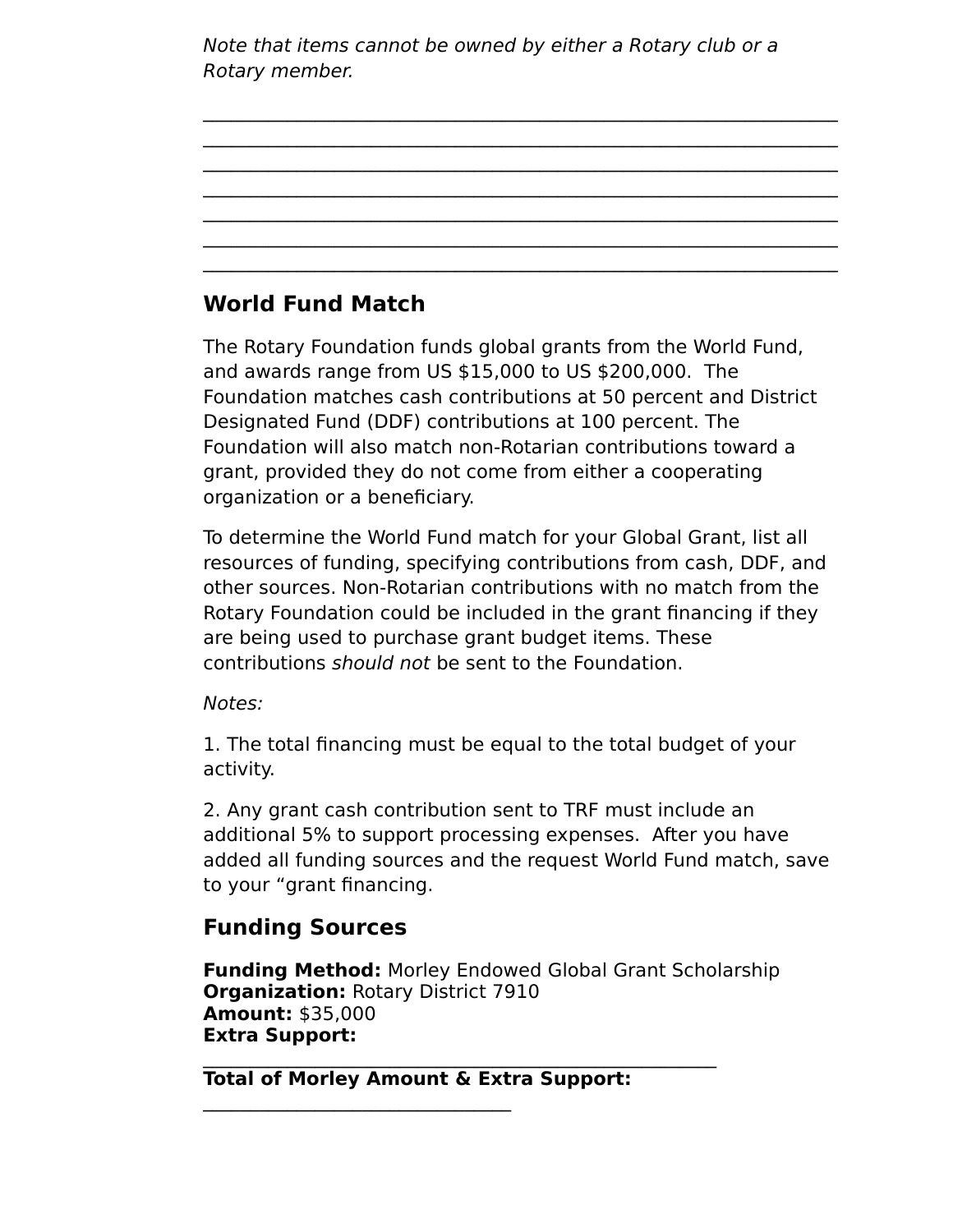# **Application Authorization**

 By submitting this Global Grant application, we agree to the following: All information contained in this application is, to the best of our knowledge, true and accurate; and, we intend to implement the activities as presented in this application**.**

 The club/district agrees to undertake these activities as a club/district.

 We will ensure all cash contributions (as detailed in the grant financing) will be either forwarded to The Rotary Foundation or sent directly to the Global Grant bank account after Trustee approval of the grant.

• Rotary International and The Rotary Foundation may use information contained in this application to promote the activities by various means such as The Rotarian, the annual RI convention, RVM: The Rotary Video Magazine, etc.

 We agree to share information on best practices when asked, and The Rotary Foundation may provide our contact information to other Rotarians who may wish advice on implementing similar activities.

To the best of our knowledge and belief, except as disclosed herewith, neither we nor any person with whom we have or had a personal or business relationship are engaged, or intend to engage, in benefiting from The Rotary Foundation grant funds or have any interest that may present a potential competing or conflicting interest. A conflict of interest is defined as a situation in which a Rotarian, in relationship to an outside organization, is in a position to influence the spending of The Rotary Foundation grant funds, or influence decisions in ways that could lead directly or indirectly to financial gain for the Rotarian, a business colleague, or his or her family, or give improper advantage to others to the detriment of The Rotary Foundation.

# **Primary Contact Authorizations**

**Role:**

 $\mathcal{L}_\text{max} = \mathcal{L}_\text{max} = \mathcal{L}_\text{max} = \mathcal{L}_\text{max} = \mathcal{L}_\text{max} = \mathcal{L}_\text{max} = \mathcal{L}_\text{max} = \mathcal{L}_\text{max} = \mathcal{L}_\text{max} = \mathcal{L}_\text{max} = \mathcal{L}_\text{max} = \mathcal{L}_\text{max} = \mathcal{L}_\text{max} = \mathcal{L}_\text{max} = \mathcal{L}_\text{max} = \mathcal{L}_\text{max} = \mathcal{L}_\text{max} = \mathcal{L}_\text{max} = \mathcal{$ **Name:**

 $\mathcal{L}_\text{max} = \mathcal{L}_\text{max} = \mathcal{L}_\text{max} = \mathcal{L}_\text{max} = \mathcal{L}_\text{max} = \mathcal{L}_\text{max} = \mathcal{L}_\text{max} = \mathcal{L}_\text{max} = \mathcal{L}_\text{max} = \mathcal{L}_\text{max} = \mathcal{L}_\text{max} = \mathcal{L}_\text{max} = \mathcal{L}_\text{max} = \mathcal{L}_\text{max} = \mathcal{L}_\text{max} = \mathcal{L}_\text{max} = \mathcal{L}_\text{max} = \mathcal{L}_\text{max} = \mathcal{$ **Authorization Status:**

 $\mathcal{L}_\text{max} = \mathcal{L}_\text{max} = \mathcal{L}_\text{max} = \mathcal{L}_\text{max} = \mathcal{L}_\text{max} = \mathcal{L}_\text{max} = \mathcal{L}_\text{max} = \mathcal{L}_\text{max} = \mathcal{L}_\text{max} = \mathcal{L}_\text{max} = \mathcal{L}_\text{max} = \mathcal{L}_\text{max} = \mathcal{L}_\text{max} = \mathcal{L}_\text{max} = \mathcal{L}_\text{max} = \mathcal{L}_\text{max} = \mathcal{L}_\text{max} = \mathcal{L}_\text{max} = \mathcal{$ **Authorization Date:**

 $\mathcal{L}_\text{max} = \mathcal{L}_\text{max} = \mathcal{L}_\text{max} = \mathcal{L}_\text{max} = \mathcal{L}_\text{max} = \mathcal{L}_\text{max} = \mathcal{L}_\text{max} = \mathcal{L}_\text{max} = \mathcal{L}_\text{max} = \mathcal{L}_\text{max} = \mathcal{L}_\text{max} = \mathcal{L}_\text{max} = \mathcal{L}_\text{max} = \mathcal{L}_\text{max} = \mathcal{L}_\text{max} = \mathcal{L}_\text{max} = \mathcal{L}_\text{max} = \mathcal{L}_\text{max} = \mathcal{$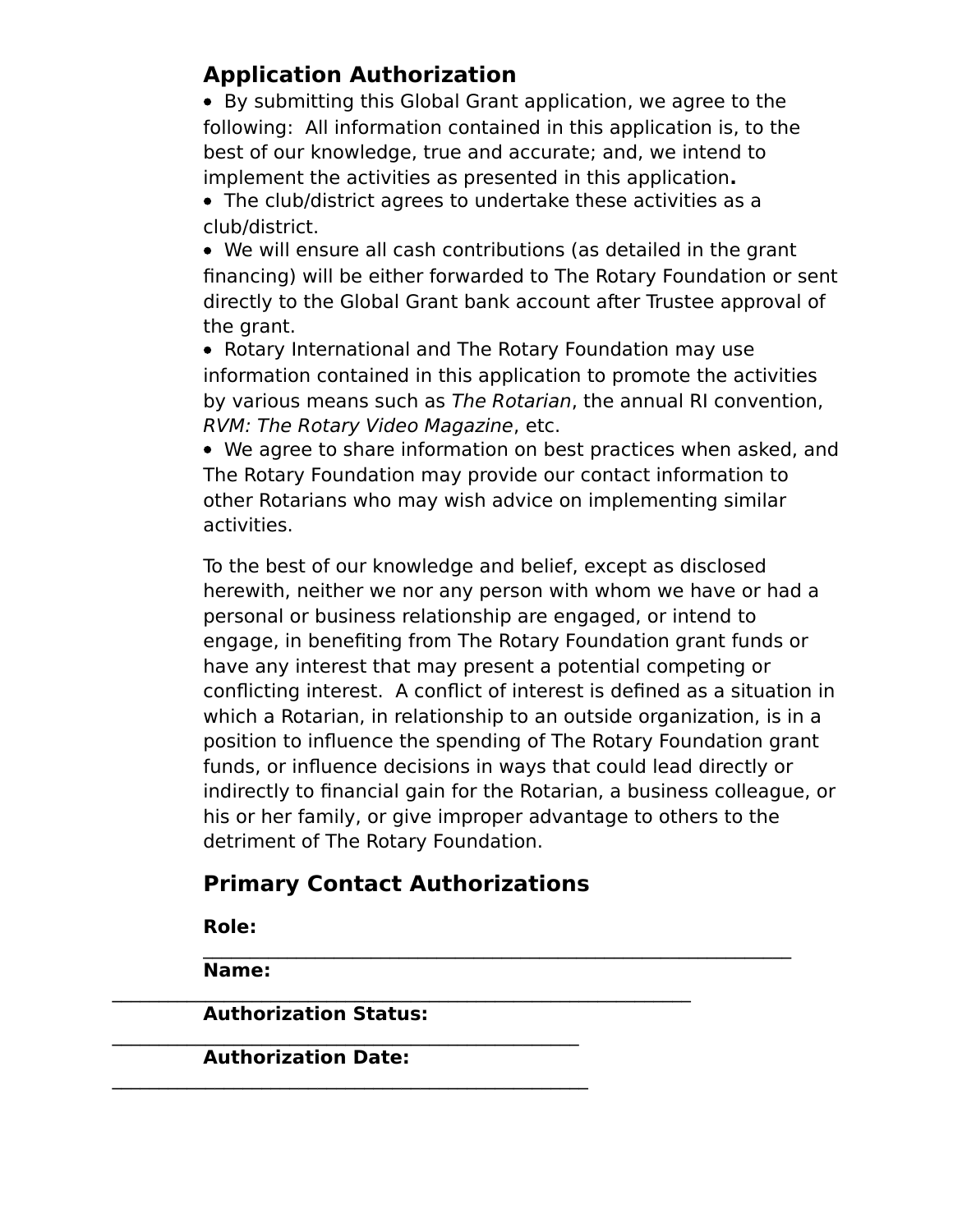#### **District Foundation Committee Authorizations**

**Chair Name**:

**Authorization Status**:

 $\mathcal{L}_\text{max} = \mathcal{L}_\text{max} = \mathcal{L}_\text{max} = \mathcal{L}_\text{max} = \mathcal{L}_\text{max} = \mathcal{L}_\text{max} = \mathcal{L}_\text{max} = \mathcal{L}_\text{max} = \mathcal{L}_\text{max} = \mathcal{L}_\text{max} = \mathcal{L}_\text{max} = \mathcal{L}_\text{max} = \mathcal{L}_\text{max} = \mathcal{L}_\text{max} = \mathcal{L}_\text{max} = \mathcal{L}_\text{max} = \mathcal{L}_\text{max} = \mathcal{L}_\text{max} = \mathcal{$ 

 $\mathcal{L}_\text{max} = \mathcal{L}_\text{max} = \mathcal{L}_\text{max} = \mathcal{L}_\text{max} = \mathcal{L}_\text{max} = \mathcal{L}_\text{max} = \mathcal{L}_\text{max} = \mathcal{L}_\text{max} = \mathcal{L}_\text{max} = \mathcal{L}_\text{max} = \mathcal{L}_\text{max} = \mathcal{L}_\text{max} = \mathcal{L}_\text{max} = \mathcal{L}_\text{max} = \mathcal{L}_\text{max} = \mathcal{L}_\text{max} = \mathcal{L}_\text{max} = \mathcal{L}_\text{max} = \mathcal{$ 

 $\mathcal{L}_\text{max} = \mathcal{L}_\text{max} = \mathcal{L}_\text{max} = \mathcal{L}_\text{max} = \mathcal{L}_\text{max} = \mathcal{L}_\text{max} = \mathcal{L}_\text{max} = \mathcal{L}_\text{max} = \mathcal{L}_\text{max} = \mathcal{L}_\text{max} = \mathcal{L}_\text{max} = \mathcal{L}_\text{max} = \mathcal{L}_\text{max} = \mathcal{L}_\text{max} = \mathcal{L}_\text{max} = \mathcal{L}_\text{max} = \mathcal{L}_\text{max} = \mathcal{L}_\text{max} = \mathcal{$ **Authorization Date**:

**District Designated Fund Authorizations** (if

applicable) **Role:**

 $\mathcal{L}_\text{max} = \mathcal{L}_\text{max} = \mathcal{L}_\text{max} = \mathcal{L}_\text{max} = \mathcal{L}_\text{max} = \mathcal{L}_\text{max} = \mathcal{L}_\text{max} = \mathcal{L}_\text{max} = \mathcal{L}_\text{max} = \mathcal{L}_\text{max} = \mathcal{L}_\text{max} = \mathcal{L}_\text{max} = \mathcal{L}_\text{max} = \mathcal{L}_\text{max} = \mathcal{L}_\text{max} = \mathcal{L}_\text{max} = \mathcal{L}_\text{max} = \mathcal{L}_\text{max} = \mathcal{$ **Name:**

 $\mathcal{L}_\text{max} = \mathcal{L}_\text{max} = \mathcal{L}_\text{max} = \mathcal{L}_\text{max} = \mathcal{L}_\text{max} = \mathcal{L}_\text{max} = \mathcal{L}_\text{max} = \mathcal{L}_\text{max} = \mathcal{L}_\text{max} = \mathcal{L}_\text{max} = \mathcal{L}_\text{max} = \mathcal{L}_\text{max} = \mathcal{L}_\text{max} = \mathcal{L}_\text{max} = \mathcal{L}_\text{max} = \mathcal{L}_\text{max} = \mathcal{L}_\text{max} = \mathcal{L}_\text{max} = \mathcal{$ **Authorization Status:**

 $\mathcal{L}_\text{max} = \mathcal{L}_\text{max} = \mathcal{L}_\text{max} = \mathcal{L}_\text{max} = \mathcal{L}_\text{max} = \mathcal{L}_\text{max} = \mathcal{L}_\text{max} = \mathcal{L}_\text{max} = \mathcal{L}_\text{max} = \mathcal{L}_\text{max} = \mathcal{L}_\text{max} = \mathcal{L}_\text{max} = \mathcal{L}_\text{max} = \mathcal{L}_\text{max} = \mathcal{L}_\text{max} = \mathcal{L}_\text{max} = \mathcal{L}_\text{max} = \mathcal{L}_\text{max} = \mathcal{$ 

 $\mathcal{L}_\text{max} = \mathcal{L}_\text{max} = \mathcal{L}_\text{max} = \mathcal{L}_\text{max} = \mathcal{L}_\text{max} = \mathcal{L}_\text{max} = \mathcal{L}_\text{max} = \mathcal{L}_\text{max} = \mathcal{L}_\text{max} = \mathcal{L}_\text{max} = \mathcal{L}_\text{max} = \mathcal{L}_\text{max} = \mathcal{L}_\text{max} = \mathcal{L}_\text{max} = \mathcal{L}_\text{max} = \mathcal{L}_\text{max} = \mathcal{L}_\text{max} = \mathcal{L}_\text{max} = \mathcal{$ **Authorization Date:**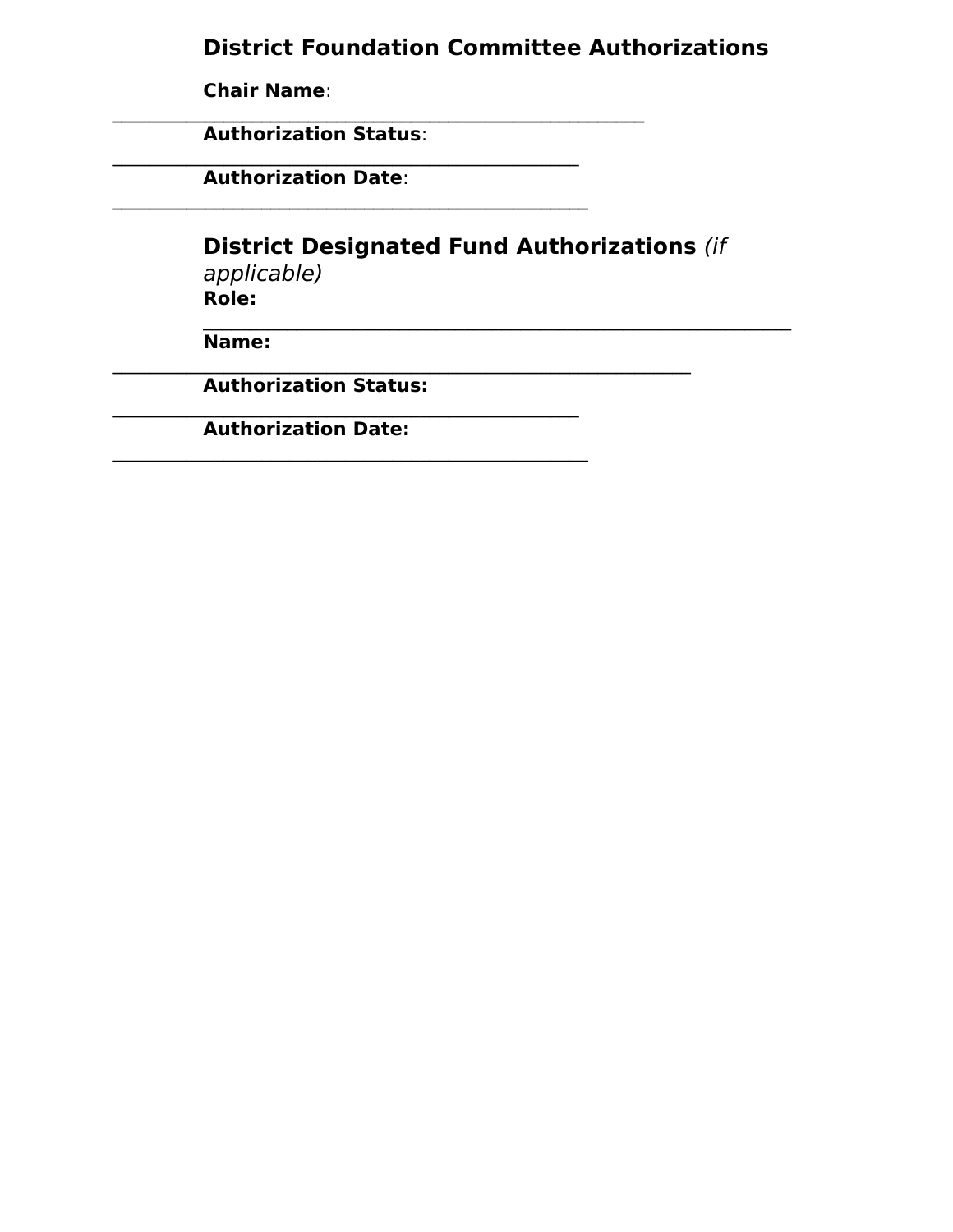#### **Personal and Contact Information**

**First Name:** 

**Last/Family Name:** 

**Citizenship:** 

Gender:

**Street Address:** 

**Town/City, State, County:** 

**Zip/Postal Code:** 

**E-mail Address:** 

**Primary Telephone:** 

**Secondary Telephone:** 

## **Emergency Contact Information**

**First Name:** 

**Last/Family Name:** 

**E-mail Address:** 

**Street Address:** 

**Town/City, State, County:** 

**Zip/Postal Code:** 

**Primary telephone:** 

**Secondary telephone:** 

**Prior Education:** List the two educational institutions you have most recently attended.

Name: We have a state of the state of the state of the state of the state of the state of the state of the state of the state of the state of the state of the state of the state of the state of the state of the state of th

Degree: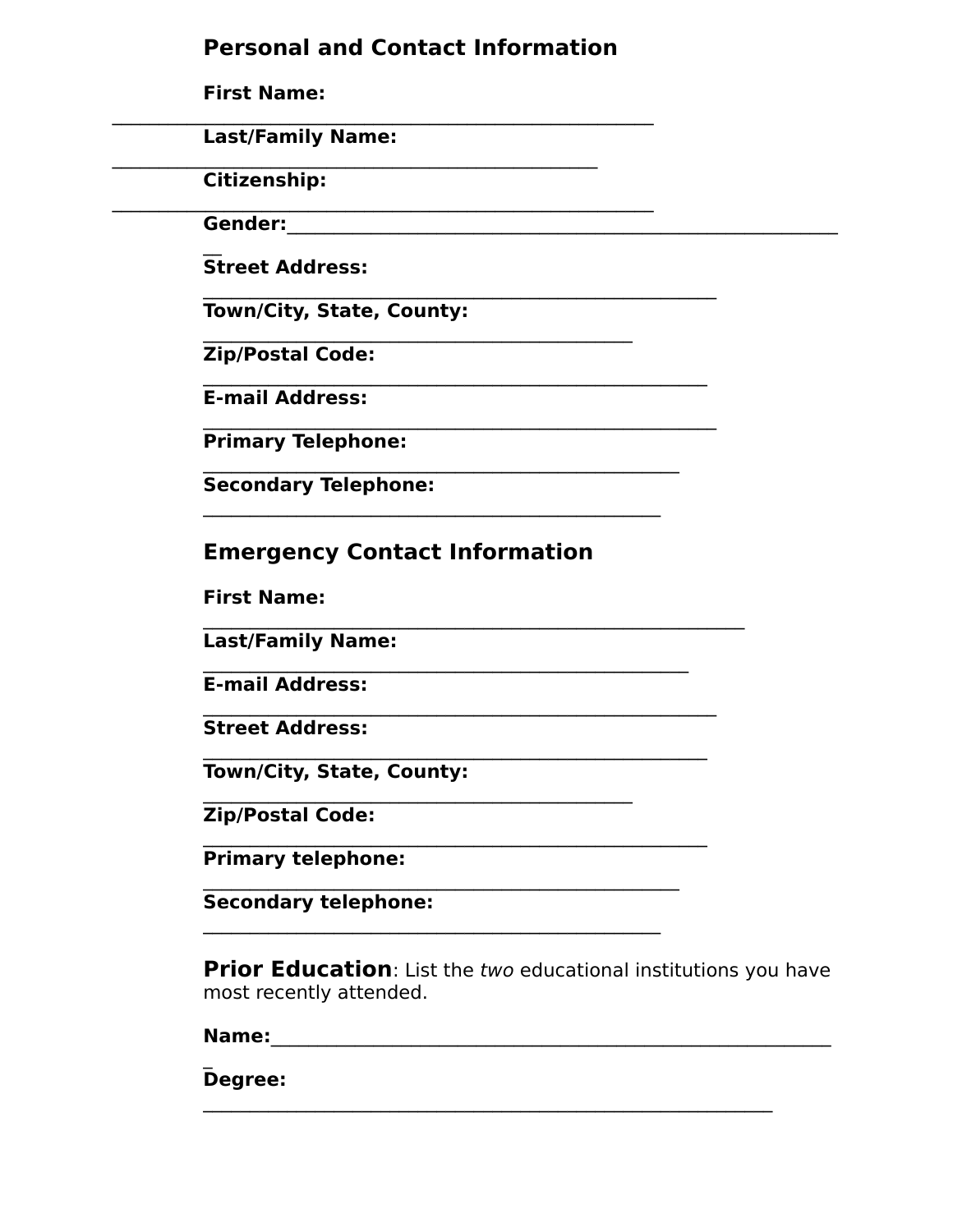**Place of Study:** 

**Field of Study:** 

Name:

**Degree:** 

**Place of Study:** 

**Field of Study:** 

**Scholarship Information: Provide the following information** about the academic program you plan to attend.

**Matriculating Educational Institution:** 

**Town/City, State and Country:** 

Language of instruction:

Website:

**Academic Program:** 

**Start and End Dates:** 

List the classes you plan to take, and provide any relevant links to information about the program:

List any research details you plan to undertake:

How does your educational, professional, and/or volunteer experience align with Rotary's goals in the selected area of focus?